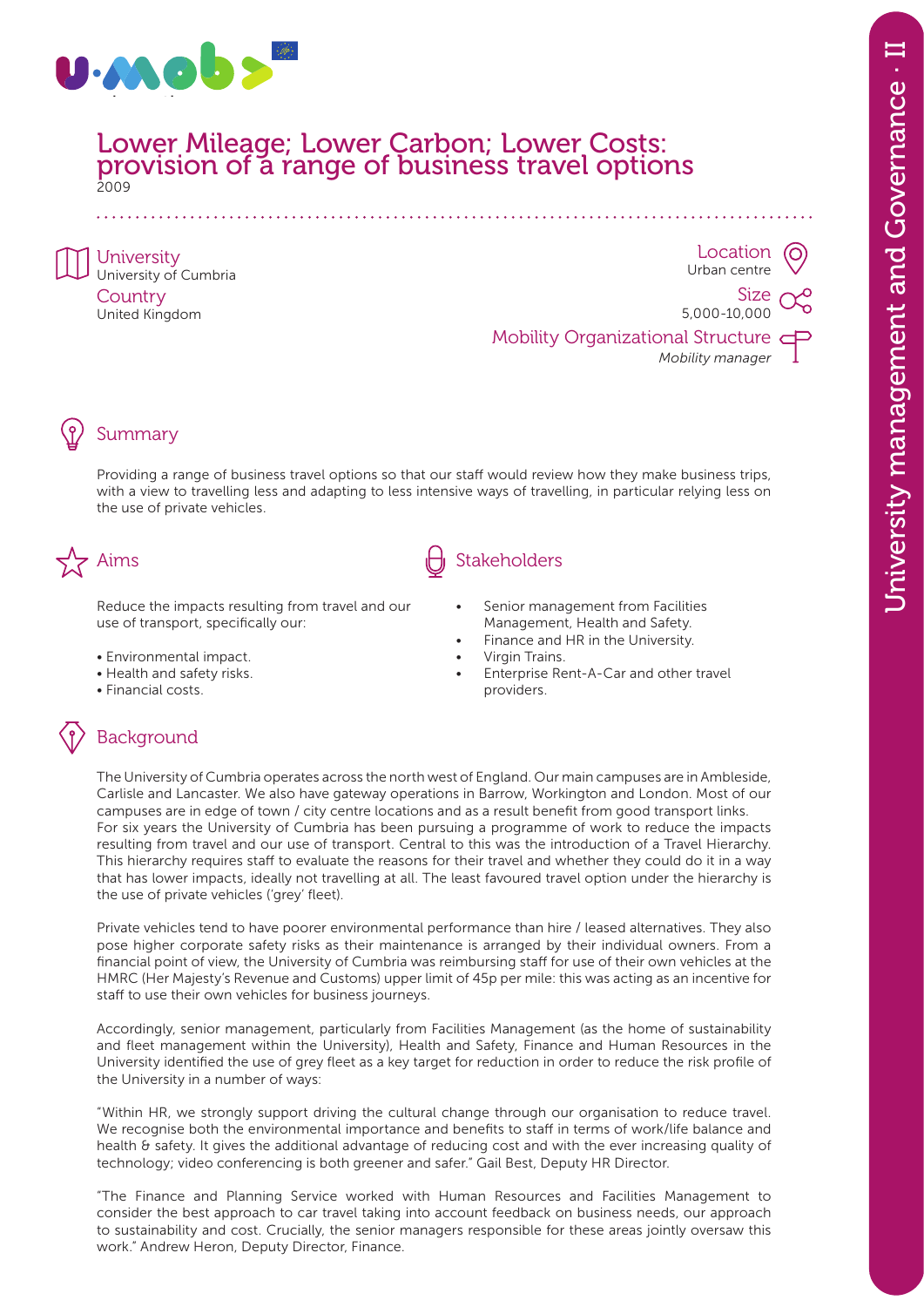

#### Lower Mileage; Lower Carbon; Lower Costs 2009

### Description

A range of attractive alternatives to private car use had to be put in place before specific action on grey fleet could be started. The actions are summarised below. Once these had been established (over a period of four years), three changes aimed specifically at reducing the impacts of our use of grey fleet were introduced:

• Reduction in mileage rate payable from 45p per mile to 30p per mile.

• Obligation for staff who commute by car to deduct their home to work mileage from their claim (not for staff who don't drive to work; nor does this obligation apply for business journeys being made by non-car modes).

• Obligation for staff to maximize car sharing for all their business journeys by car, e.g. by registering the journeys on cumbriaunicarshare.com

In terms of our expectation of success, we based this on surveys of travel habits within our University and on third party case studies. Within a workplace where reasonable alternatives to private cars are available, case studies showed that whilst there would be some transfer of journeys to other modes (especially hire vehicles), this would be outweighed by the number of journeys no longer made and would result in a net reduction in cost and emissions when taken across the University. The scale of the likely net change could not be easily assessed in advance so a mid-range target of £75,000 for the first year was adopted. The results turned out to be more positive than this and, at the time of writing, use of grey fleet is still declining although at a lesser rate.

In relation to the implementation of the wider programme of travel actions that have been put in place to support our reduction in use of grey fleet vehicles, this table illustrates the costs and benefits (actions that relate specifically to commuting journeys are relevant because staff who reduce their reliance on cars for commuting are less likely to rely on their car for business trips):

| <b>Key Actions</b>                                                                                                                                                                       | <b>Benefits and Costs</b>                                                                                                                                                                                                                                                                                                                                                                                                                                    |
|------------------------------------------------------------------------------------------------------------------------------------------------------------------------------------------|--------------------------------------------------------------------------------------------------------------------------------------------------------------------------------------------------------------------------------------------------------------------------------------------------------------------------------------------------------------------------------------------------------------------------------------------------------------|
| Development of video conferencing, desktop webcams and<br>Skype for Business to reduce travel.                                                                                           | Significant reductions in travel have been achieved by our adoption<br>of these technologies.                                                                                                                                                                                                                                                                                                                                                                |
| Long term partnership with Virgin Trains (VT) to allow free<br>first class upgrades for University staff on business journeys.                                                           | Our Green Gown Award submission in 2012 identified cost savings on<br>car use that arose from greater use of rail.<br>No specific costs other than normal ticket prices - partnership with<br>VT.                                                                                                                                                                                                                                                            |
| Developed close working relationship with Enterprise, our<br>car hire provider and IAM to provide driver training to high<br>mileage drivers                                             | Provision of training to staff to enhance their confidence in using<br>hybrid vehicles (in January 2016 the University introduced its first<br>electric vehicle).<br>Reduction in vehicle size (since elimination of leased car fleet) used<br>for business journeys of approximately 75%.<br>University of Cumbria and Enterprise featured as the case study in<br>the EST publication "Understand how daily rental vehicles can benefit<br>your business". |
| Complete rewriting of our parking policy and arrangements<br>to focus this on the needs of staff, students but in particular<br>to give preference to less polluting and shared vehicles | Increase in car sharing amongst staff and students. On one campus<br>in 2015-16 academic year 15% of all permits sold were car sharers'<br>permits                                                                                                                                                                                                                                                                                                           |
| New financial support (interest free loans) for staff travelling<br>by public transport                                                                                                  | Modest take-up but important to offer this.<br>Minor monetary opportunity/cost but no debt recovery action<br>required to date                                                                                                                                                                                                                                                                                                                               |
| Bike purchase scheme for staff and bicycle loan schemes for<br>staff and students (our bike fleet is continuing to grow and<br>currently stands at 68);                                  | Saving of approximately £2k per annum from employer's National<br>Insurance cost.<br>Approximately 10% of all staff have taken advantage of our Cycle to<br>Work scheme over the last five years.<br>At the time of writing, almost all our bicycle fleet has been loaned<br>out this term.                                                                                                                                                                  |
| Experimental public bus service between our Lancaster and<br>Ambleside campuses, including provision of Stagecoach<br>passes for some of our students                                    | 2015-16: 63 students provided with 'Stagecoach' passes for Cumbria<br>and Lancaster, encouraging them not to bring a car to University.<br>Public bus service available to staff for business trips between these<br>campuses                                                                                                                                                                                                                                |
| Implemented a trial of Personal Travel Plans (PTPs) for all<br>staff holders of parking permits at our biggest campus                                                                    | 200 Personal Travel Plans issued to staff at one campus. Evaluation<br>survey showed 5% stated an intention to change their commuting<br>habits.<br>PTPs being offered to potential students with accessibility issues.                                                                                                                                                                                                                                      |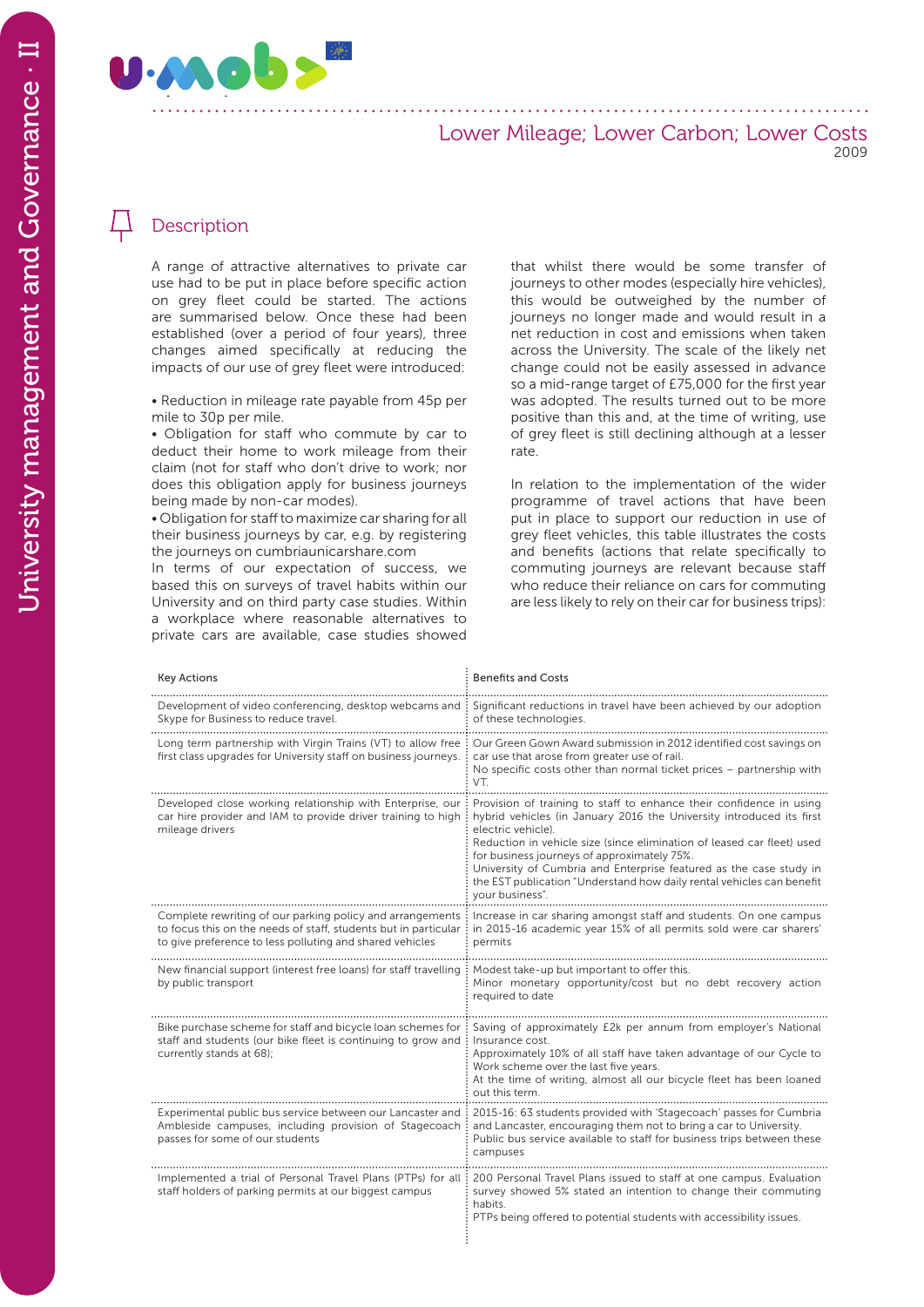

#### Lower Mileage; Lower Carbon; Lower Costs 2009

#### Student engagement

The focus of our project is on business travel by staff, but students have been engaged in our travel reduction and sustainable travel programme as follows:

- Parking: in 2015-16 students purchased 39 car share and zero VED parking permits (7% of all student permits issued);
- Travel fairs and roadshows: students have been involved in running these and promoting travel initiatives as part of the University of Cumbria Students' Union Green Impact programme;
- Bikes: our bike loan scheme (£50 for a bike,

lock and lights for a year for a student in our accommodation) is now oversubscribed (74 bookings for 68 bikes) for 2016-17 and our cycling support for students will be an integral part of our Activities Fairs in the next few weeks.

Bus: We have surveyed students using our bus service. This provided positive results: of those who responded, 91% said that they were aware that their pass entitled them to 24-7 access to all Stagecoach buses in our region. This demonstrated that our information campaign had worked well. 85% said that they had used the pass on buses other than getting to and from campus.

### Indicators

- Financial burden of grey fleet mileage.
- Mileage.
- CO2e tonnes.
- People involved.

# Results

- The University has reduced the financial burden of grey fleet mileage reimbursement from £275,000 (2012-13 academic year) to £106,000 (2014-15). Mileage claimed has reduced from 611,000 to 353,000. Grey fleet CO2e has reduced from 191 tonnes to 108 tonnes (43%).
- We are delighted that the use of grey fleet has continued to decline. Comparing the first ten months of 2015-16 with the same period for 2014-15, grey fleet mileage has declined from 282,000 to 252,000 and cost of reimbursement has dropped from £84,000 to £77,000k.
- Approximately 400 staff have been involved via changes to how they make their business journeys (this is approximately 40% of our total staff). Approximately 200 students have been directly involved in our travel roadshows, bus service and bike loan scheme.

- Cost of driver training: £3k pa.
- Annual cost of public bus service- Stagecoach passes £43k.
- Cost of Personal Travel Plans: £2k.

# Expense  $\downarrow$  Financing

Costs have been met from the University's car parking budget. Our parking policy contains this commitment:

"The University does not levy car parking charges in order to generate a surplus for wider use in the University. After deducting all costs of providing car parking facilities, any net surplus will be used to facilitate and promote measures that reduce the need to travel and means of transport other than single occupant private cars. These measures are set out in the University's Travel Plan."

We calculate the full costs involved in providing and managing parking and then use the surplus in accordance with this policy.